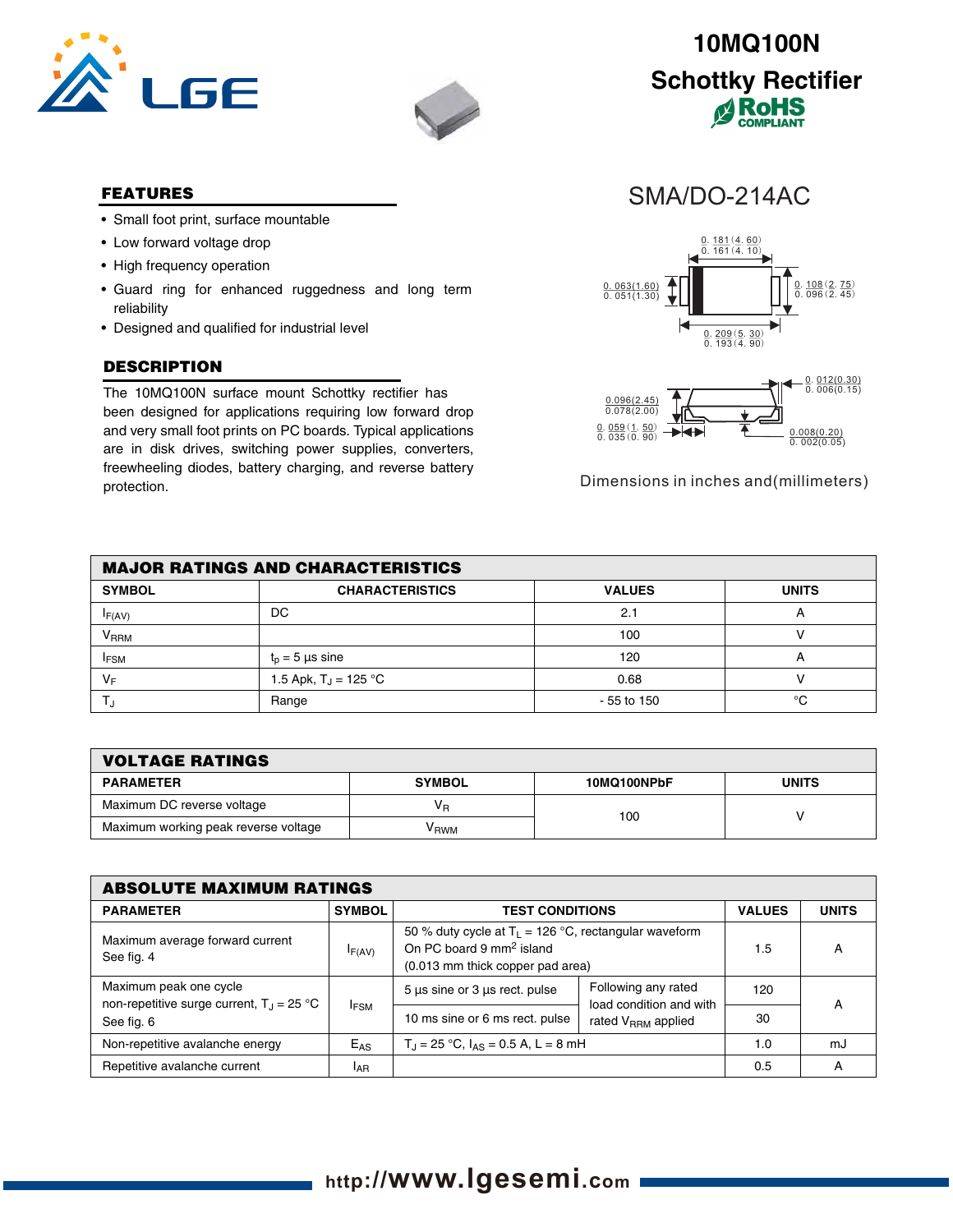

| <b>ELECTRICAL SPECIFICATIONS</b>              |               |                                                                   |                      |               |              |  |
|-----------------------------------------------|---------------|-------------------------------------------------------------------|----------------------|---------------|--------------|--|
| <b>PARAMETER</b>                              | <b>SYMBOL</b> | <b>TEST CONDITIONS</b>                                            |                      | <b>VALUES</b> | <b>UNITS</b> |  |
|                                               | $V_{FM}$ (1)  | 1 A                                                               | $T_{d} = 25 °C$      | 0.78          | V            |  |
| Maximum forward voltage drop                  |               | 1.5A                                                              |                      | 0.85          |              |  |
| See fig. 1                                    |               | 1 A                                                               | $T_{\rm d}$ = 125 °C | 0.63          |              |  |
|                                               |               | 1.5A                                                              |                      | 0.68          |              |  |
| Maximum reverse leakage current<br>See fig. 2 | $IRM$ (1)     | $T_{\rm J} = 25 °C$                                               | $V_B$ = Rated $V_B$  | 0.1           | mA           |  |
|                                               |               | $T_{d} = 125 °C$                                                  |                      |               |              |  |
| Threshold voltage                             | $V_{F(TO)}$   | $T_{\rm d} = T_{\rm d}$ maximum                                   |                      | 0.52          | $\vee$       |  |
| Forward slope resistance                      | $r_t$         |                                                                   |                      | 78.4          | $m\Omega$    |  |
| Typical junction capacitance                  | $C_T$         | $V_B$ = 10 $V_{DC}$ , T <sub>J</sub> = 25 °C, test signal = 1 MHz |                      | 38            | pF           |  |
| Typical series inductance                     | Ls            | Measured lead to lead 5 mm from package body                      |                      | 2.0           | nH           |  |
| Maximum voltage rate of change                | dV/dt         | Rated $V_R$                                                       |                      | 10 000        | $V/\mu s$    |  |

#### **Note**

(1) Pulse width  $<$  300  $\mu$ s, duty cycle  $<$  2  $\%$ 

| <b>THERMAL - MECHANICAL SPECIFICATIONS</b>         |                                                                            |                               |               |               |  |
|----------------------------------------------------|----------------------------------------------------------------------------|-------------------------------|---------------|---------------|--|
| <b>PARAMETER</b>                                   | <b>SYMBOL</b>                                                              | <b>TEST CONDITIONS</b>        | <b>VALUES</b> | <b>UNITS</b>  |  |
| Maximum junction and storage<br>temperature range  | ${\mathsf T}_{\mathsf J}$ (1), ${\mathsf T}_{\operatorname{\mathsf{Stg}}}$ |                               | $-55$ to 150  | °C            |  |
| Maximum thermal resistance,<br>junction to ambient | $R_{th,JA}$                                                                | DC operation                  | 80            | $\degree$ C/W |  |
| Approximate weight                                 |                                                                            |                               | 0.07          | g             |  |
|                                                    |                                                                            |                               | 0.002         | OZ.           |  |
| Marking device                                     |                                                                            | Case style SMA (similar D-64) | V1J           |               |  |

#### **Note**

(1)  $\frac{dP_{tot}}{dT} < \frac{1}{R}$  thermal runaway condition for a diode on its own heatsink  $\frac{\text{d}P_{\text{tot}}}{\text{d}T_{\text{J}}}$  <  $\frac{1}{R_{\text{thJA}}}$